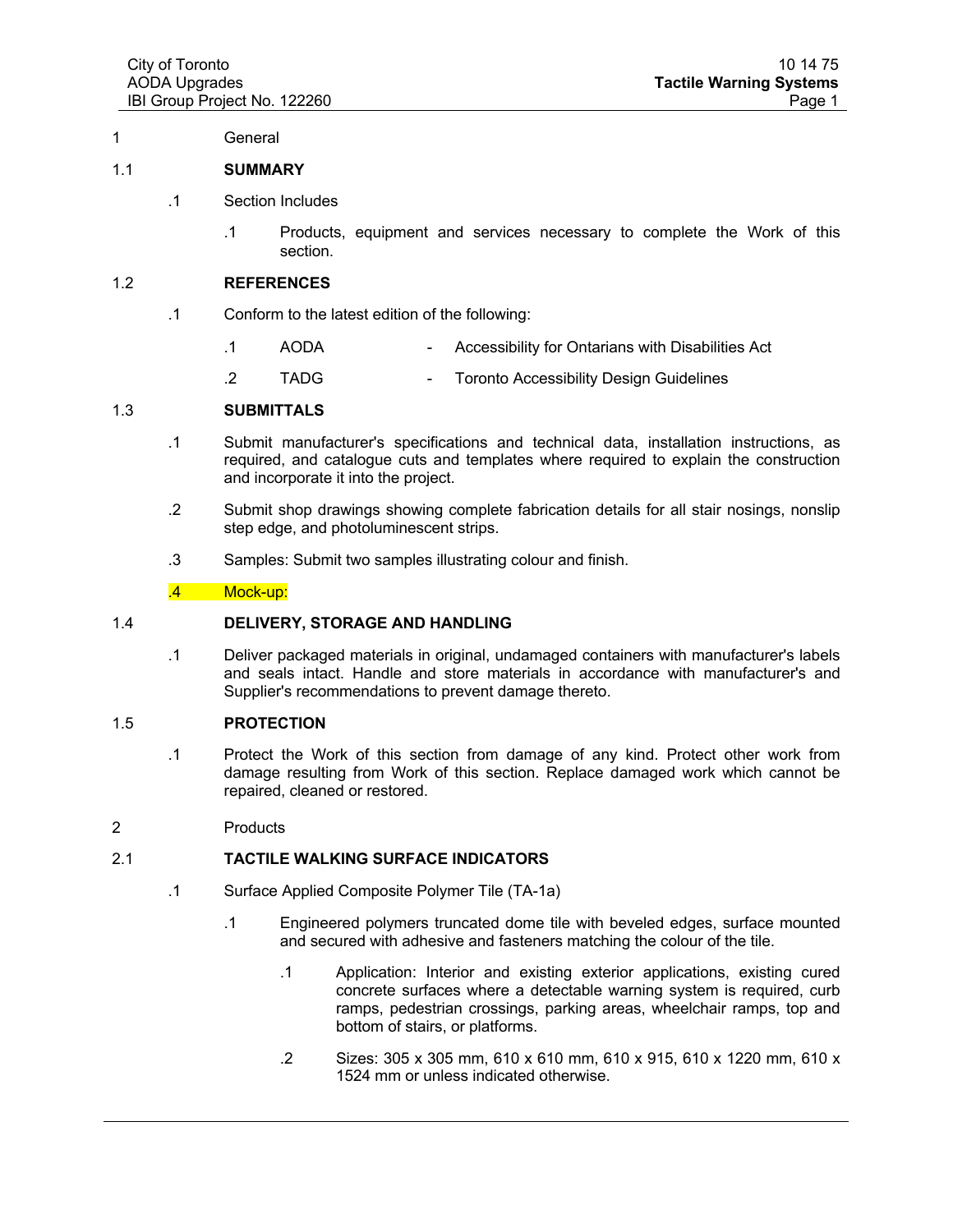- .3 Colour: Federal Yellow or as selected by Consultant from manufacturer's standard colours.
- .4 Acceptable Manufacturer: Access Tile® by Kinesik Engineered Products
- .2 Replaceable Cast In Place Polymer Tile (TA-1b)
	- .1 High density truncated domes with diamond grip pyramid micro texture, slip resistance in wet and dry conditions, installed directly into wet set concrete. Nylon composite, self-threading, corrosion resistant anchor and stainless-steel fastener allowing for re-installation.
		- .1 Application: Exterior use for new concrete application for curb ramps, pedestrian crossings, vehicular passage ways, parking areas, top and bottom of stair landings, and platforms
		- .2 Sizes: 305 x 305 mm, 610 x 610 mm, 610 x 915 mm, 610 x 1220 mm, 610 x 1524 mm or unless indicated otherwise. Contact Manufacturer for additional sizes available.
		- .3 Colour: Federal Yellow or as selected by Consultant from manufacturer's standard colours.
		- .4 Acceptable Manufacturer: Access Tile® by Kinesik Engineered Products
- .3 Surface Applied Fire-Resistant Composite Polymer Tile (TA-1c)
	- .1 Composite truncated dome tile with beveled edges meeting ULC-S102.2 fire standard (less 25 flame and 50 smoke).
		- .1 Application: Interior application at exit stair wells, vestibules to exit stairs and lobbies, corridors.
		- .2 Sizes: 305 x 305 mm, 305 x 1220 mm, 610 x 610 mm, 610 x 915 mm, 610 x 1220 mm, 610 x 1524 mm or unless indicated otherwise. Contact Manufacturer for additional sizes available.
		- .3 Colour: Federal Yellow or as selected by Consultant from manufacturer's standard colours.
		- .4 Acceptable Manufacturer: Access Tile  $FR^{\circ}$  by Kinesik Engineered **Products**
- .4 Surface Applied Vitrified Polymer Tile (TA-2a)
	- .1 Diamond-hard vitrified polymer composite with bevelled edges, weather and wear resistance. Slip Resistance of Tile when tested by ASTM C1028 of 0.80 wet and dry static coefficient of friction on top of domes and field area.
		- .1 Application: Interior non-fire rated and exterior application in existing cured concrete surfaces where a detectable warning system is required, curb ramp, parking areas, pedestrian crossings, top of stairs or where a change in elevation greater than 250mm or a slope steeper than a ratio of 1:3.
		- .2 Sizes: 160mm x 610mm, 610mm x 915mm, 610mm x 1220mm, 610mm x 1524mm, or contact Manufacturer for additional sizes available.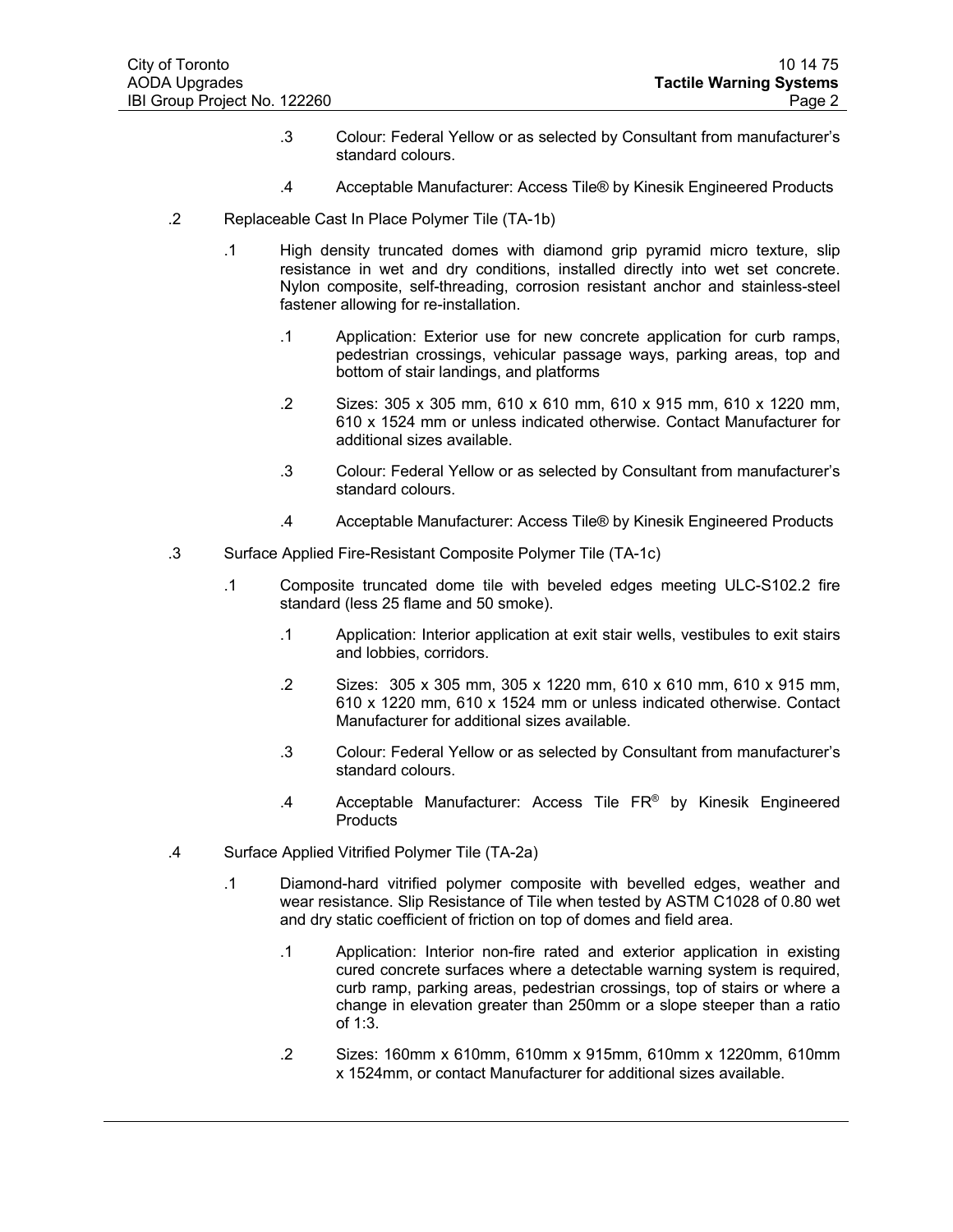- .3 Colour: Federal Yellow or as selected by Consultant from manufacturer's standard colours.
- .4 Acceptable Manufacturer: Armor Tile® by Kinesik Engineered Products
- .5 Cast in Place Vitrified Polymer Tile (TA-2b)
	- .1 Diamond-hard vitrified polymer composite detectable warning tile with, truncated domes and integral embedment flanges, weather and wear resistance. Minimum 0.8 wet/dry static coefficient of friction in accordance with ASTM C1028.
		- .1 Application: Exterior use for new concrete application and non-fire rated interior application, curb ramps, pedestrian crossings, parking areas, top of stairs landings or where the change in elevation is greater than 250mm or the slope is steeper than a ratio of 1:3,
		- .2 Sizes: 305 mm x 305 mm, 615 mm x 625 mm, 625 mm x 915 mm, 625 x 1220, 625 x 1524, unless indicated otherwise. Contact manufacturer for additional sizes available.
		- .3 Colour: Federal Yellow or as selected by Consultant from manufacturer's standard colours.
		- .4 Acceptable Manufacturer: ArmorTile® by Kinesik Engineered Products
- .6 Resilient Rubber / Polymer Tactile Indicator Tile (TA-3)
	- .1 Flexible polymer tiles for attention indicators for warning (truncated domes) or directional indicators for way finding (bars).
		- .1 Application: Interior surface applied application, curb ramps, parking areas, top of stair landing, vehicular passage ways, or where the change in elevation is greater than 250 mm or the slope is steeper than in a ratio of 1:3. Interior applications ideal for laminate, parquet, VCT, sealed concrete or terrazzo flooring.
		- .2 Sizes: 300 mm x 300 mm x 3 mm, unless indicated otherwise
		- .3 Colour: as indicated on Drawings or selected by Consultant from manufacturer's standard colours.
		- .4 Acceptable Manufacturer: Eon Tile® by Kinesik Engineered Products
- .7 Porcelain Tactile Tile (TA-4)
	- .1 Porcelain tactile walking surface indicator with truncated domes for warning, and direction indicators for wayfinding bars.
		- .1 Wayfinding Tile pattern parallel to principal direction of travel.
		- .2 Application: interior or exterior application for porcelain and other tiled floor applications, curb ramps, parking areas, top of stair landing, vehicular passage ways, or where the change in elevation is greater than 250 mm or the slope is steeper than in a ratio of 1:3.
		- .3 Sizes: 300 mm x 300 mm, unless indicated otherwise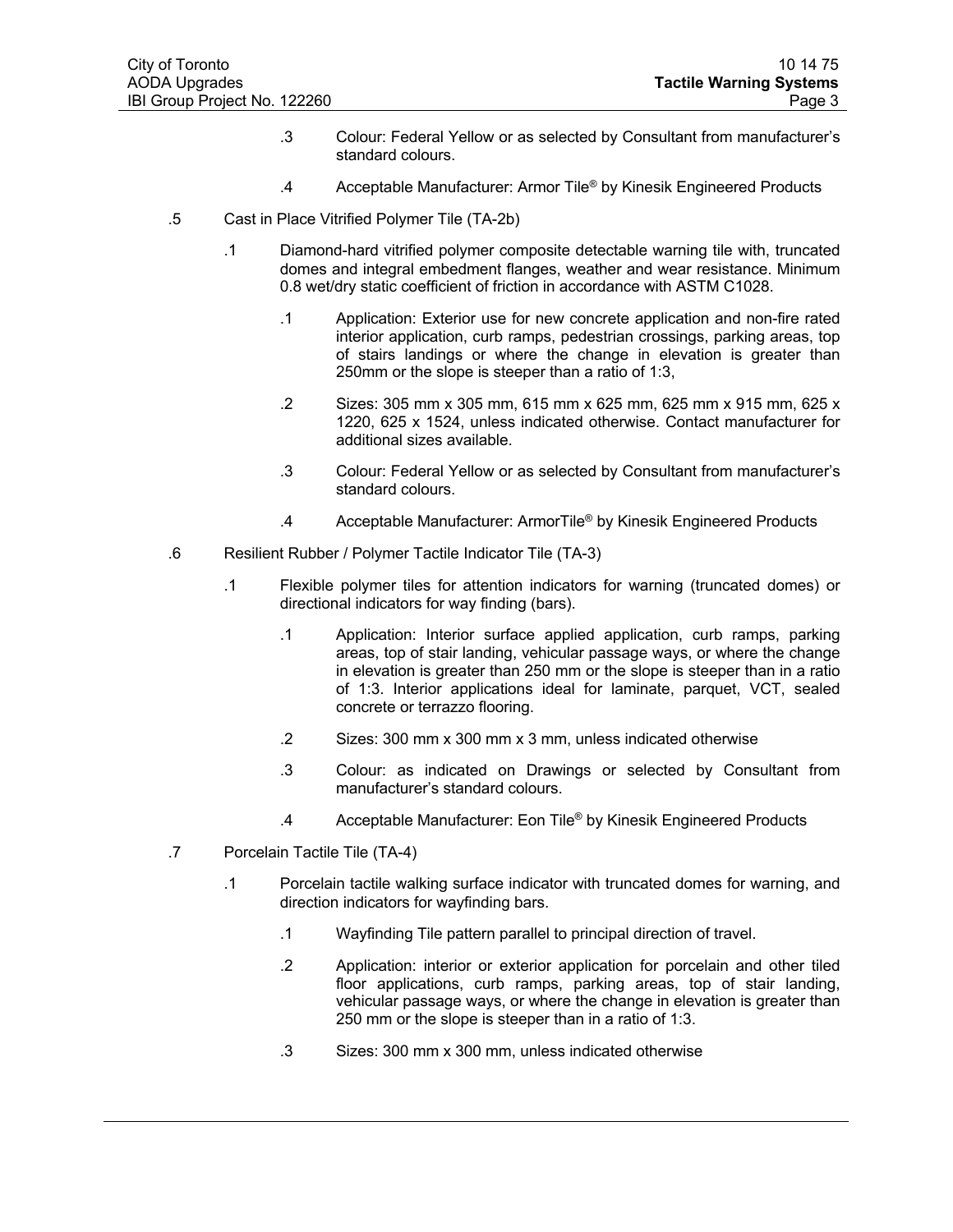- .4 Colour: as indicated on Drawings or selected by Consultant from manufacturer's standard colours.
- .5 Acceptable Manufacturer: Elan Tile® by Kinesik Engineered Products
- .8 Permanent Cast-in-Place Cast-Iron Tactile Tile (TA-5)
	- .1 Lightweight cast iron plate truncated dome with integral texture for a slip resistant surface, permanently embedded into concrete and bolted connection.
		- .1 Application: Exterior new concrete applications, curb ramps, pedestrian crossings, transit platforms, parking areas, top of stair landings or where the change in elevation is greater than 250 mm or the slope is steeper than in a ratio of 1:3.
		- .2 Sizes: 457mm x 610mm, 610mm x 610mm, 762mm x 610mm, 610mm x Various Radii
		- .3 Colour: Natural Uncoated Patina or as selected by consultant from manufacturer's powder coating options.
		- .4 Acceptable Manufacturer: Advantage Tactile Systems® by Kinesik Engineered Products
- .9 Stainless Steel Surface Applied Plate Tactile Indicators (TA-6)
	- .1 Surface applied 316L marine grade stainless steel plate with truncated domes attention indicator or directional wayfinding bars.
		- .1 Application: Exterior and interior applications, wheelchair ramps, parking areas, top of stair landings, revolving door approaches, or where the change in elevation is greater than 250 mm or the slope is steeper than in a ratio of 1:3.
		- .2 Sizes: 305 mm x 305 mm or 305 mm x 610 mm
		- .3 Finish: Stainless steel
		- .4 Acceptable Manufacturer: Advantage One Plate® by Kinesik Engineered **Products**
- .10 Individual Metallic Tactile Domes and Bars (TA-7, TA-8 & TA-9)
	- .1 Truncated Domes (TA-7)
		- .1 Interior application
			- .1 Individual 316L marine grade stainless steel installed on any type of flooring, for high aesthetic finish applications
			- .2 Application: Non-heritage floor and carpeting.
			- .3 Installation method: drilled
			- .4 Pattern: Concentric Ring Design.
			- .5 Acceptable Manufacturer: Advantage One® by Kinesik Engineered Products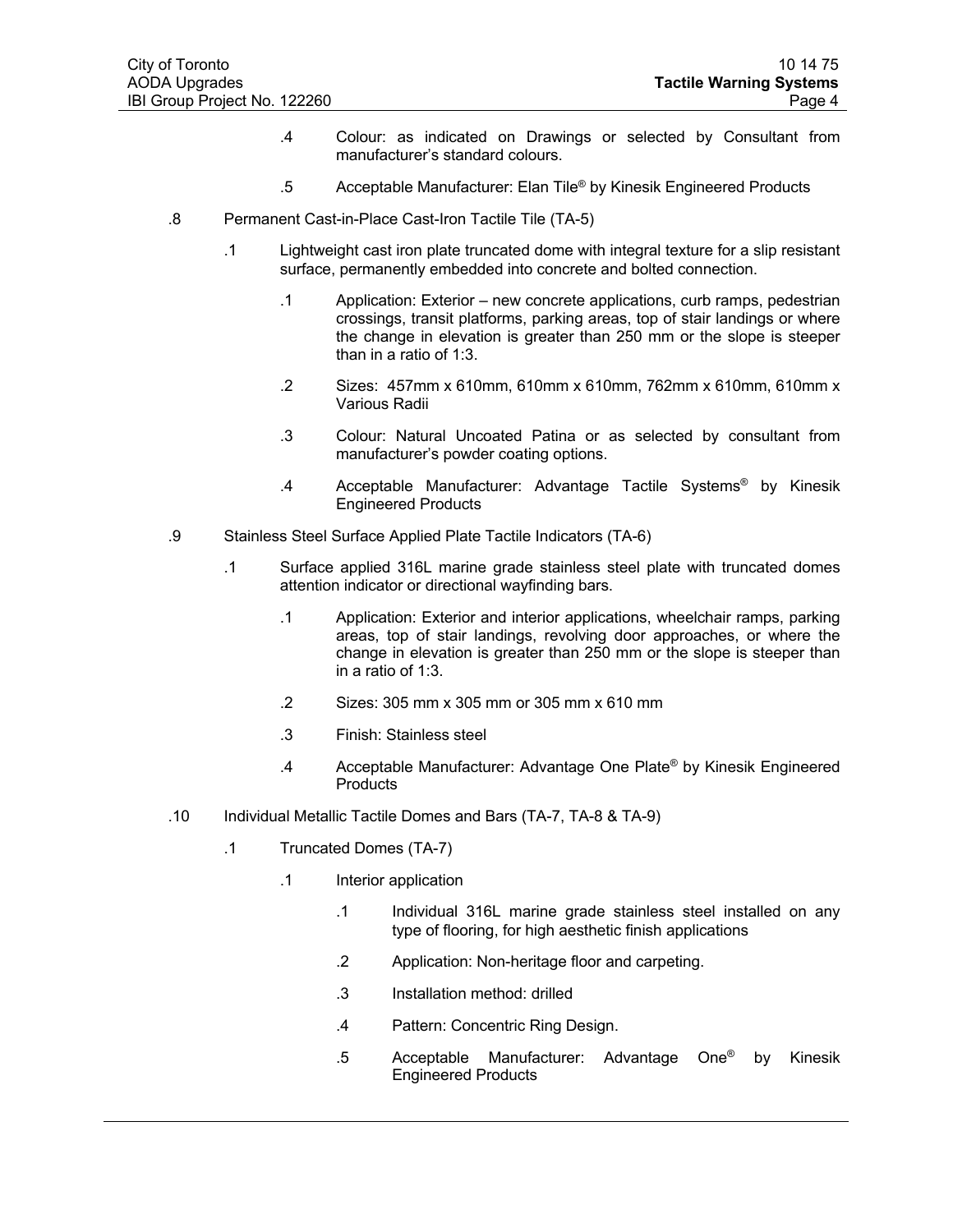- .2 Exterior application
	- .1 Black Physical Vapor Deposition Coating (PVD) coated stainless steel. Carborundum Insert, Crosshatch or Concentric Ring Design
	- .2 Sizes: 22mm diameter x 4.5mm high, unless indicated otherwise
	- .3 Acceptable Manufacturer: Advantage One® by Kinesik Engineered Products
- .2 Guidance Bars (TA-8)
	- .1 Wayfinding, individual stainless steel, brass, or aluminum, Dome Pattern: Carborundum Insert, Crosshatch or linear groove design.
	- .2 Use: Interior application, installed on any type of flooring, for high aesthetic finish applications or non-heritage designated stairs.
	- .3 Pattern: Dome Pattern: Carborundum Insert, Crosshatch or Concentric Ring Design.
	- .4 Sizes: 280mm x 27mm, unless indicated otherwise
	- .5 Acceptable Manufacturer: Advantage One® by Kinesik Engineered **Products**
- .3 Truncated Domes (TA-9)
	- .1 Interior application
		- .1 Individual 316L marine grade stainless steel installed on any type of flooring, for high aesthetic finish applications.
		- .2 Pattern: Concentric Ring Pattern Design.
		- .3 Application: Heritage flooring
		- .4 Installed method: adhesive
		- .5 Acceptable Manufacturer: Advantage One® by Kinesik Engineered Products

## 2.2 **TEXTURAL AND COLOUR CONTRAST STRIP AND NOSING**

- .1 Slip resistance, weather resistance, UV resistance, stain resistance textural warning surfaces for edge and pathway marking with photoluminescent powder and non-slip materials. Configuration in accordance with Contract Drawings and conforming to manufacturer's printed instruction for accurate, secure installation Colour: as indicated on Drawings or selected by Owner.
- .2 Non- Photoluminescent Non-Slip Strips (TA-11)
	- .1 Hard-wearing silicon carbide, integrally bonded to aluminum substrate, anti-slip protection for step edge.
	- .2 Application: Indoor and outdoor use
	- .3 Sizes: 37.3 mm or 51 mm x 1.8 mm thick, unless indicated otherwise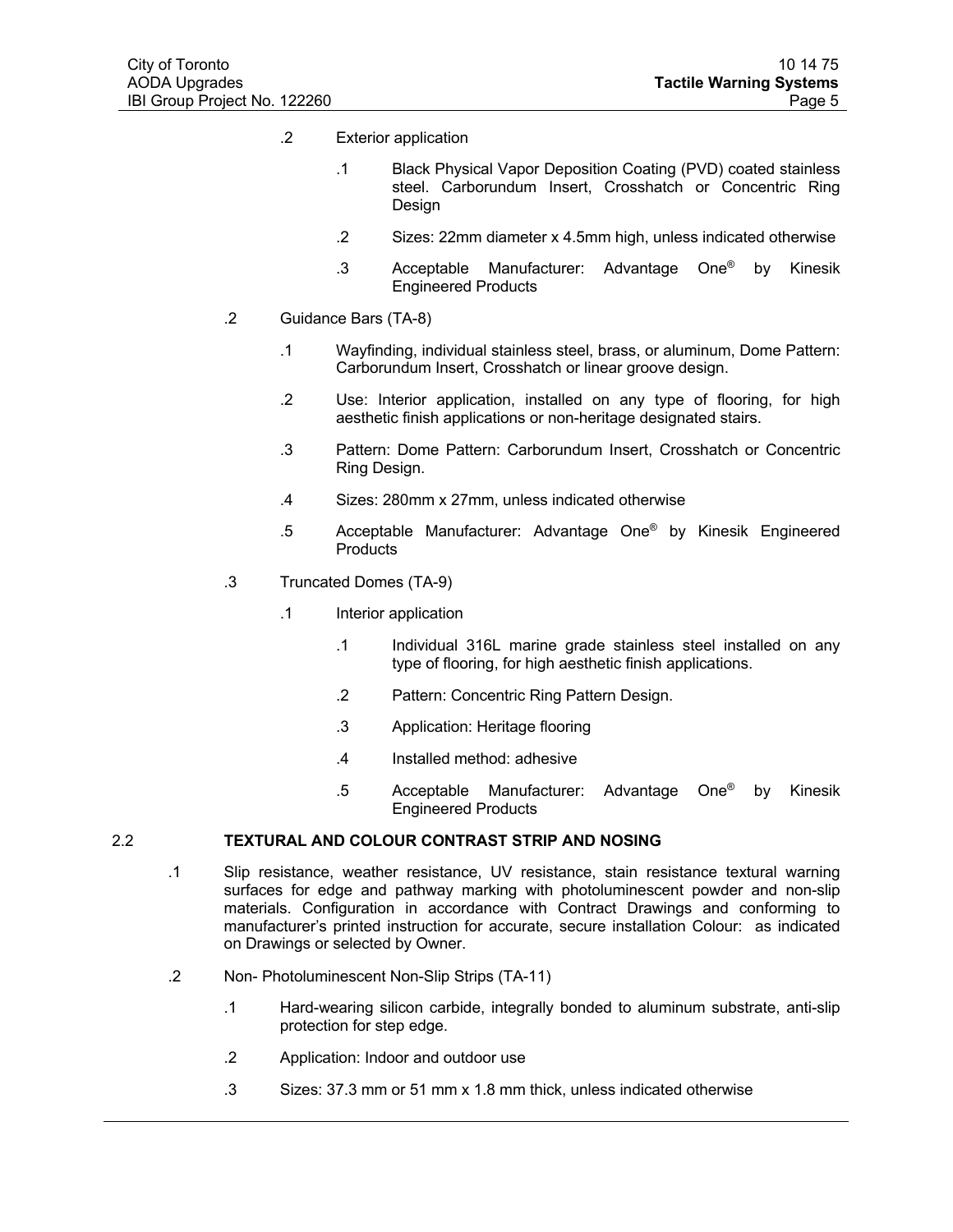- .4 Collection: "N-30 Series" by Kinesik Ecoglo
- .3 Cast-In-Place Inserts (TA-12)
	- .1 Photoluminescent nosings installed in wet concrete, clear anodized aluminum finish, hard-wearing silicon carbide non-slip material integrally bonded to the aluminum substrate.
	- .2 Application: Indoor and outdoor use in poured concrete flat and ramp applications and concrete filled steel pan stairs.
	- .3 Sizes: 51 mm or 54.6 mm x 9.5 mm thick, unless indicated otherwise
	- .4 Collection: "S-1 Series" by Kinesik Ecoglo
- .4 Photoluminescent Stair Nosing
	- .1 Flat Stair Nosing (TA-16)
		- .1 Photoluminescent anodized right-angled aluminum flat step nosing, clear anodized aluminum finish.
		- .2 Application: Indoor and outdoor use on concrete, timber, tiles, steel, checker plate and thin carpeted stairs.
		- .3 Sizes: 68.8 mm x 19.1 high, unless indicated otherwise
		- .4 Collection: "F4 or F5B" Series by Kinesik Ecoglo
	- .2 Tile Stair Nosing (TA-17)
		- .1 Photoluminescent tile nosing, anodized aluminum profile, integrated antislip contrast strips, all-weather slip resistance.
		- .2 Application: Indoor and outdoor use on tiled stairs that are between 5mm and 8.5mm thick
		- .3 Size: 86.9 mm x 19.5 mm high, unless indicated otherwise
		- .4 Collection: "M4 Series" by Kinesik Ecoglo
	- .3 Carpet Stair Nosing (TA-18)
		- .1 Photoluminescent anodized carpet stair nosing with integrated anti-slip contrast strips, all-weather slip resistance, anodized aluminum finish.
		- .2 Application: Indoor use on carpeted stair landings and ramps in public stairways, exit ways and other applications.
		- .3 Size: 68 mm x 33.3 high, unless indicated otherwise
		- .4 Collection: "C4 or RC4 Series" by Kinesik Ecoglo
	- .4 Poured Concrete Nosing (TA-19 & TA-20)
		- .1 (TA-19): Integrally extruded, heat treated extruded, aluminum alloy 6063- T-6, filled with a mixture of virgin aluminum oxide and silicon carbide abrasive granules in an epoxy binder.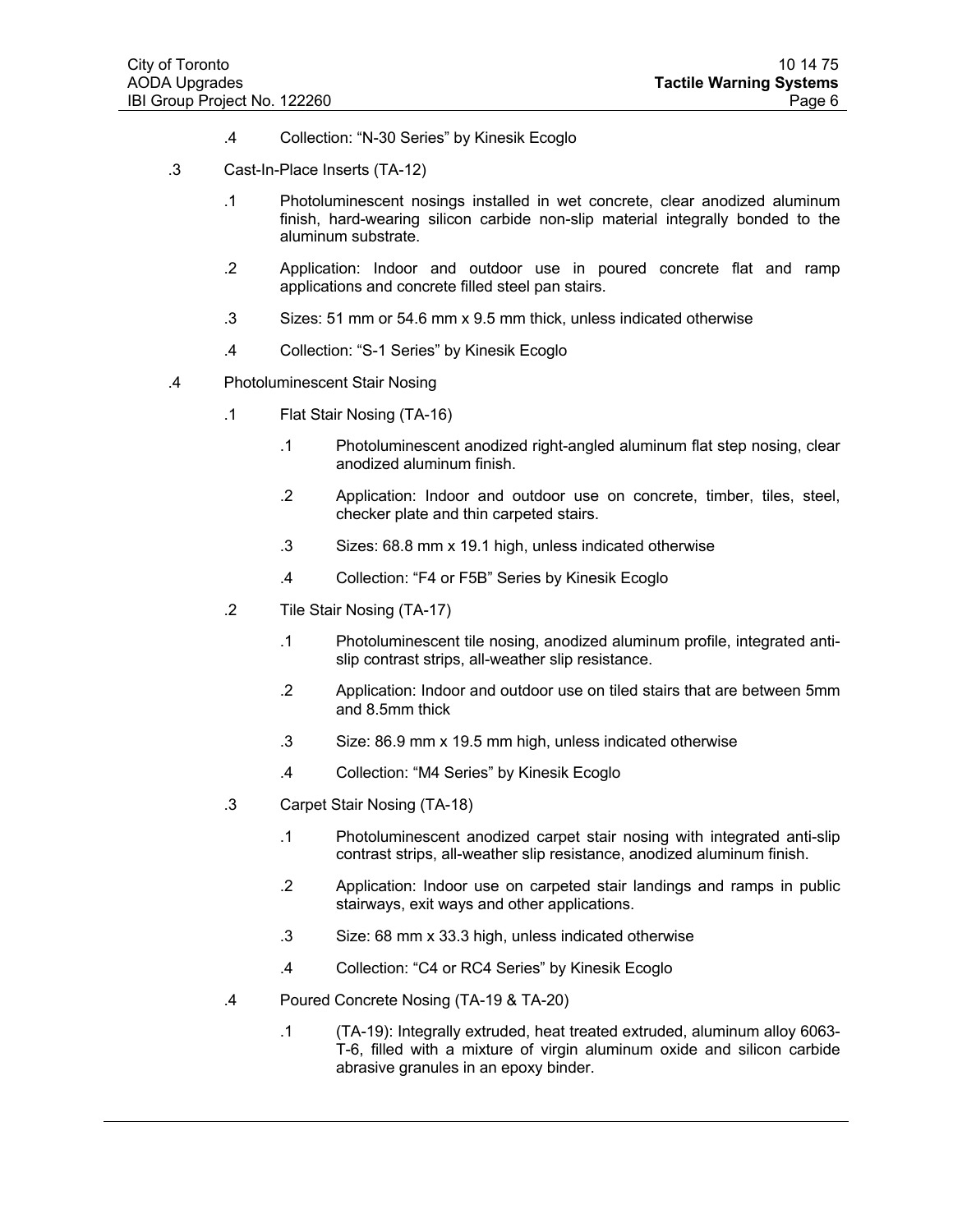- .1 Application: Outdoor use in poured concrete, terrazzo stairs or non-heritage designated stairs.
- .2 Size: 53.9 mm, 79.4 mm or 101.6 mm x 9.5 thick, unless indicated otherwise
- .3 Collection: "FA-211D", FA-311D or FA-411D by American Safety Tread.
- .2 (TA-20): Photoluminescent nosing installed in wet concrete, clear anodized aluminum finish, hard wearing silicon carbide non-slip material integrally bonded to the aluminum substrate.
	- .1 Application: Indoor and Outdoor use in new poured concrete stairs, where the nosing insert is wet-set, and the contrast strip is installed into the nosing post-construction to prevent fouling.
	- .2 Size: 55.8mm x 19.7mm, unless indicated otherwise
	- .3 Colour: Black (TA-20a), Grey (TA-20b), Yellow (TA-20c)
	- .4 Collection: "S2 or S4" Series by Kinesik Ecoglo
- .5 Carborundum Non-slip Nosing Inserts Recessed (TA-21)
	- .1 Indoor anti slip stair nosing, aluminum alloy base with carborundum insert
		- .1 Application: Internal and external use, suitable to set into concrete, stone, marble, terrazzo, carpet, vinyl, ceramic, wood or steel or heritage designated stairs.
		- .2 Colour: Black or as selected by Consultant

## 2.3 **ACCESSORIES**

- .1 Fasteners and anchors:
	- .1 As recommended by manufacturer for secure anchorage of tactile warning surfaces. Provide noncorrosive fasteners that are compatible with each material joined, and complying with the following:
		- .1 Furnish color appropriate nylon sleeve, stainless-steel fasteners for exterior use.
		- .2 Fastener Heads: for nonstructural connections, use flathead or oval countersunk screws and bolts with tamper-resistant heads, colored to match tile.
- .2 Adhesives:
	- .1 Tactile Walking Surface Indicators:
		- .1 Adhesives: As applicable for type of installation. Acceptable manufacturers Mapei, Bostik, Sika, Tactile Bond & Seal.
	- .2 Textural and Colour Contrast Warning Strip and Nosing:
		- .1 Adhesives: polyurethane adhesive, mechanically fastened or as recommended by the manufacturer